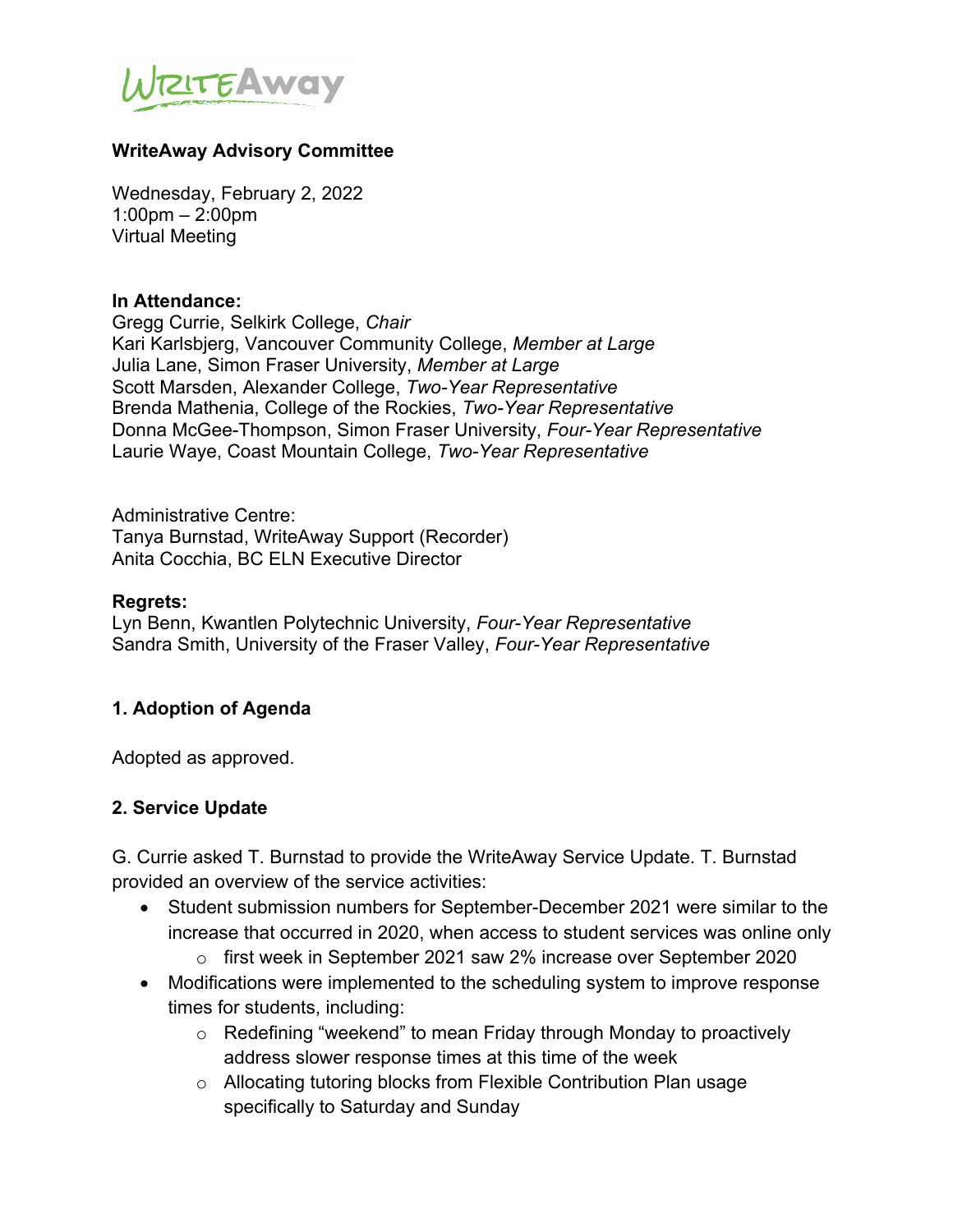- Institutional Coordinator meeting held in December focused on ways to modify and improve the delivery of WriteAway training
- Training for 10 new tutors in January included some adaptations in training, specifically in the addition of a separate workshop on using the tutoring platform

A. Cocchia provided an update on the hiring of a new WriteAway Coordinator. Megan Robertson, the previous WriteAway Coordinator, departed in June 2021. Since that time, the process of filling the continuing part-time position at 21.6 hours/week has included:

- Establishing a search committee that includes Donna McGee-Thompson, Head of the SFU Student Learning Commons, Sunni Nishimura, BC ELN Operations Manager, and Anita Cocchia, BC ELN Executive Director
- Crafting an updated job description (JD)
- Submitted the new JD to SFU Human Resources for review

Once the JD is approved, the position will be posted and candidate interviews will begin with the hope of filling the position by late April or early May.

A. Cocchia invited questions and discussion on the Service Update. There was a question on the work location of the new WriteAway Coordinator. Candidates for the position will be expected to be available to work in the BC ELN office.

# **3. Expenditure Plan 2022-23**

A. Cocchia presented the WriteAway Expenditure Plan 2022-23.

The review began with the projected summary of the current fiscal year (April 1, 2021 – March 31, 2022):

- WriteAway started this fiscal with a Carry Forward due to prepayments in 2020/21 (\$5,700)
- Revenue was increased by BC ELN's decision to move its contribution from \$8,000 to \$10,000 – this was done to keep annual service fee increases low
- Service Support Fees increased slightly with the participation of a new member, Northern Lights College
- Flexible Contributions usage increased
- Expenditure for Service Coordination & Support was less than previous years because of the loss of our WA Coordinator in June, and
- the WriteAway Support position is contracted at a lower salary level

This results in a higher-than-normal carry forward (\$13,235).